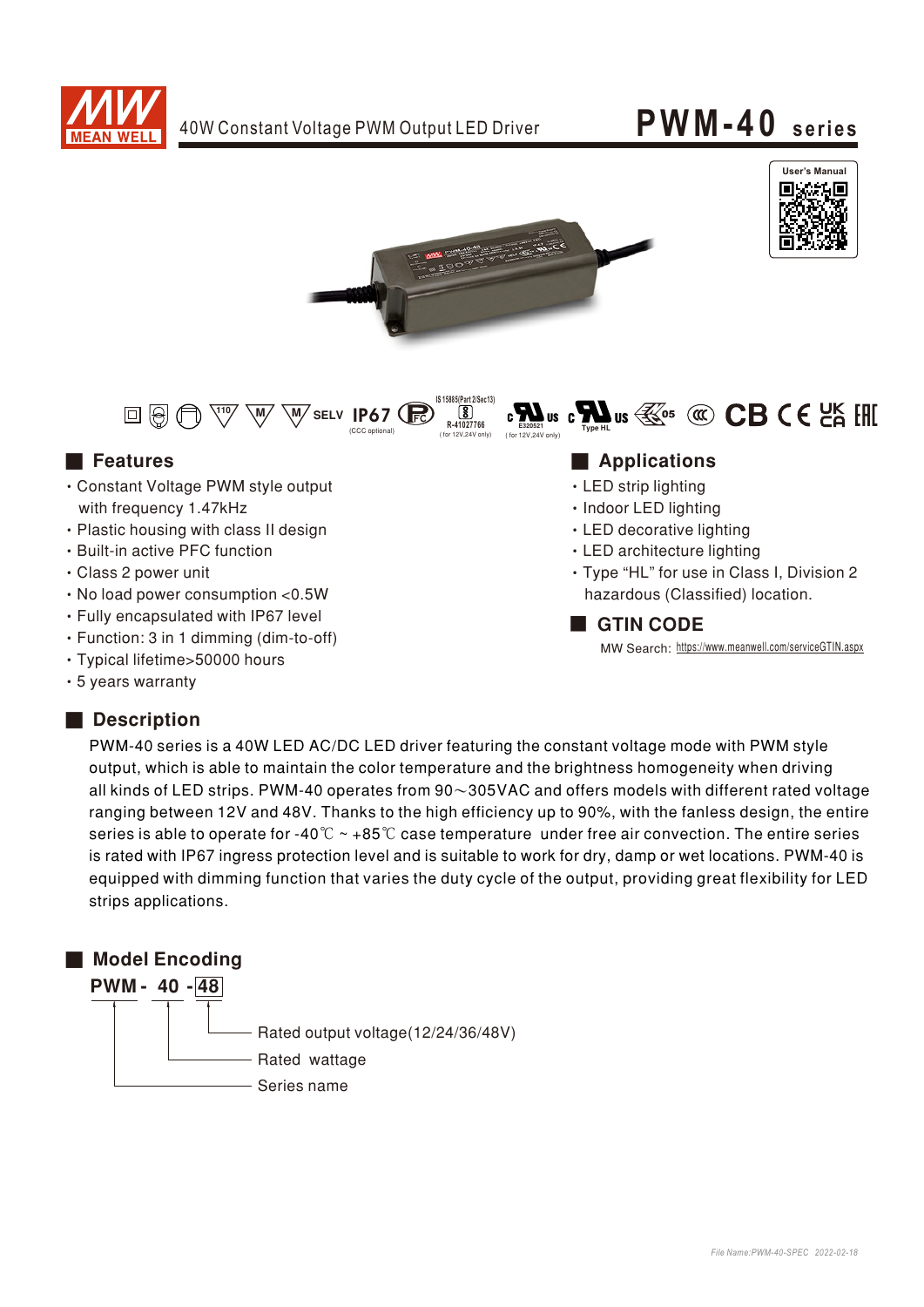

#### **SPECIFICATION**

| <b>MODEL</b>                      |                                                                                                                                                                                                                                                                                                                                                                                                                                                                                                                                                                                                                                                                                                                                                                                                                                                                                                                                                                                                                                                                                                                                                                                                                                                                                                                                                                                                         | PWM-40-12                                                                                                                                                                                                                                                            | <b>PWM-40-24</b>                                                     | PWM-40-36                                        | <b>PWM-40-48</b> |
|-----------------------------------|---------------------------------------------------------------------------------------------------------------------------------------------------------------------------------------------------------------------------------------------------------------------------------------------------------------------------------------------------------------------------------------------------------------------------------------------------------------------------------------------------------------------------------------------------------------------------------------------------------------------------------------------------------------------------------------------------------------------------------------------------------------------------------------------------------------------------------------------------------------------------------------------------------------------------------------------------------------------------------------------------------------------------------------------------------------------------------------------------------------------------------------------------------------------------------------------------------------------------------------------------------------------------------------------------------------------------------------------------------------------------------------------------------|----------------------------------------------------------------------------------------------------------------------------------------------------------------------------------------------------------------------------------------------------------------------|----------------------------------------------------------------------|--------------------------------------------------|------------------|
|                                   | <b>DC VOLTAGE</b>                                                                                                                                                                                                                                                                                                                                                                                                                                                                                                                                                                                                                                                                                                                                                                                                                                                                                                                                                                                                                                                                                                                                                                                                                                                                                                                                                                                       | 12V                                                                                                                                                                                                                                                                  | 24 V                                                                 | 36V                                              | 48V              |
| <b>OUTPUT</b>                     | <b>RATED CURRENT</b>                                                                                                                                                                                                                                                                                                                                                                                                                                                                                                                                                                                                                                                                                                                                                                                                                                                                                                                                                                                                                                                                                                                                                                                                                                                                                                                                                                                    | 3.34A                                                                                                                                                                                                                                                                | 1.67A                                                                | 1.12A                                            | 0.84A            |
|                                   | <b>RATED POWER</b>                                                                                                                                                                                                                                                                                                                                                                                                                                                                                                                                                                                                                                                                                                                                                                                                                                                                                                                                                                                                                                                                                                                                                                                                                                                                                                                                                                                      | 40.08W                                                                                                                                                                                                                                                               | 40.08W                                                               | 40.32W                                           | 40.32W           |
|                                   | <b>DIMMING RANGE</b>                                                                                                                                                                                                                                                                                                                                                                                                                                                                                                                                                                                                                                                                                                                                                                                                                                                                                                                                                                                                                                                                                                                                                                                                                                                                                                                                                                                    | $0 - 100\%$                                                                                                                                                                                                                                                          |                                                                      |                                                  |                  |
|                                   | <b>PWM FREQUENCY (Typ.)</b>                                                                                                                                                                                                                                                                                                                                                                                                                                                                                                                                                                                                                                                                                                                                                                                                                                                                                                                                                                                                                                                                                                                                                                                                                                                                                                                                                                             | 1.47kHz                                                                                                                                                                                                                                                              |                                                                      |                                                  |                  |
|                                   | SETUP, RISE TIME Note.2                                                                                                                                                                                                                                                                                                                                                                                                                                                                                                                                                                                                                                                                                                                                                                                                                                                                                                                                                                                                                                                                                                                                                                                                                                                                                                                                                                                 | 500ms, 80ms 115VAC / 230VAC                                                                                                                                                                                                                                          |                                                                      |                                                  |                  |
|                                   | <b>HOLD UP TIME (Typ.)</b>                                                                                                                                                                                                                                                                                                                                                                                                                                                                                                                                                                                                                                                                                                                                                                                                                                                                                                                                                                                                                                                                                                                                                                                                                                                                                                                                                                              | 16ms/115VAC or 230VAC                                                                                                                                                                                                                                                |                                                                      |                                                  |                  |
|                                   | <b>VOLTAGE RANGE Note.3</b>                                                                                                                                                                                                                                                                                                                                                                                                                                                                                                                                                                                                                                                                                                                                                                                                                                                                                                                                                                                                                                                                                                                                                                                                                                                                                                                                                                             | $90 - 305$ VAC<br>$127 - 431VDC$<br>(Please refer to "STATIC CHARACTERISTIC" section)                                                                                                                                                                                |                                                                      |                                                  |                  |
| <b>INPUT</b>                      | <b>FREQUENCY RANGE</b>                                                                                                                                                                                                                                                                                                                                                                                                                                                                                                                                                                                                                                                                                                                                                                                                                                                                                                                                                                                                                                                                                                                                                                                                                                                                                                                                                                                  | $47 \sim 63$ Hz                                                                                                                                                                                                                                                      |                                                                      |                                                  |                  |
|                                   | <b>POWER FACTOR (Typ.)</b>                                                                                                                                                                                                                                                                                                                                                                                                                                                                                                                                                                                                                                                                                                                                                                                                                                                                                                                                                                                                                                                                                                                                                                                                                                                                                                                                                                              | PF>0.97/115VAC, PF>0.95/230VAC, PF>0.92/277VAC @ full load<br>(Please refer to "POWER FACTOR (PF) CHARACTERISTIC" section)                                                                                                                                           |                                                                      |                                                  |                  |
|                                   | <b>TOTAL HARMONIC DISTORTION</b>                                                                                                                                                                                                                                                                                                                                                                                                                                                                                                                                                                                                                                                                                                                                                                                                                                                                                                                                                                                                                                                                                                                                                                                                                                                                                                                                                                        | THD<20%(@load≧60%/115VAC, 230VAC; @load≧75%/277VAC)<br>(Please refer to "TOTAL HARMONIC DISTORTION" section)                                                                                                                                                         |                                                                      |                                                  |                  |
|                                   | <b>EFFICIENCY (Typ.)</b>                                                                                                                                                                                                                                                                                                                                                                                                                                                                                                                                                                                                                                                                                                                                                                                                                                                                                                                                                                                                                                                                                                                                                                                                                                                                                                                                                                                | 86%                                                                                                                                                                                                                                                                  | 89%                                                                  | 90%                                              | 90%              |
|                                   | <b>AC CURRENT (Typ.)</b>                                                                                                                                                                                                                                                                                                                                                                                                                                                                                                                                                                                                                                                                                                                                                                                                                                                                                                                                                                                                                                                                                                                                                                                                                                                                                                                                                                                | 0.6A/115VAC<br>0.3A/230VAC                                                                                                                                                                                                                                           | 0.25A / 277VAC                                                       |                                                  |                  |
|                                   | <b>INRUSH CURRENT (Typ.)</b>                                                                                                                                                                                                                                                                                                                                                                                                                                                                                                                                                                                                                                                                                                                                                                                                                                                                                                                                                                                                                                                                                                                                                                                                                                                                                                                                                                            | COLD START 50A(twidth=270 $\mu$ s measured at 50% Ipeak) at 230VAC; Per NEMA 410                                                                                                                                                                                     |                                                                      |                                                  |                  |
|                                   | MAX. NO. of PSUs on 16A<br><b>CIRCUIT BREAKER</b>                                                                                                                                                                                                                                                                                                                                                                                                                                                                                                                                                                                                                                                                                                                                                                                                                                                                                                                                                                                                                                                                                                                                                                                                                                                                                                                                                       | 9 units (circuit breaker of type B) / 16 units (circuit breaker of type C) at 230VAC                                                                                                                                                                                 |                                                                      |                                                  |                  |
|                                   | <b>LEAKAGE CURRENT</b>                                                                                                                                                                                                                                                                                                                                                                                                                                                                                                                                                                                                                                                                                                                                                                                                                                                                                                                                                                                                                                                                                                                                                                                                                                                                                                                                                                                  | <0.25mA/277VAC                                                                                                                                                                                                                                                       |                                                                      |                                                  |                  |
|                                   | <b>NO LOAD POWER CONSUMPTION</b>                                                                                                                                                                                                                                                                                                                                                                                                                                                                                                                                                                                                                                                                                                                                                                                                                                                                                                                                                                                                                                                                                                                                                                                                                                                                                                                                                                        | < 0.5W                                                                                                                                                                                                                                                               |                                                                      |                                                  |                  |
| <b>PROTECTION</b>                 | OVERLOAD                                                                                                                                                                                                                                                                                                                                                                                                                                                                                                                                                                                                                                                                                                                                                                                                                                                                                                                                                                                                                                                                                                                                                                                                                                                                                                                                                                                                | 108 $\sim$ 130% rated output power                                                                                                                                                                                                                                   |                                                                      |                                                  |                  |
|                                   |                                                                                                                                                                                                                                                                                                                                                                                                                                                                                                                                                                                                                                                                                                                                                                                                                                                                                                                                                                                                                                                                                                                                                                                                                                                                                                                                                                                                         |                                                                                                                                                                                                                                                                      | Hiccup mode, recovers automatically after fault condition is removed |                                                  |                  |
|                                   | <b>SHORT CIRCUIT</b>                                                                                                                                                                                                                                                                                                                                                                                                                                                                                                                                                                                                                                                                                                                                                                                                                                                                                                                                                                                                                                                                                                                                                                                                                                                                                                                                                                                    | Shut down o/p voltage, re-power on to recover                                                                                                                                                                                                                        |                                                                      |                                                  |                  |
|                                   | <b>OVER VOLTAGE</b>                                                                                                                                                                                                                                                                                                                                                                                                                                                                                                                                                                                                                                                                                                                                                                                                                                                                                                                                                                                                                                                                                                                                                                                                                                                                                                                                                                                     | $15 - 17V$                                                                                                                                                                                                                                                           | $28 - 34V$                                                           | $41 - 46V$                                       | $54 - 60V$       |
|                                   |                                                                                                                                                                                                                                                                                                                                                                                                                                                                                                                                                                                                                                                                                                                                                                                                                                                                                                                                                                                                                                                                                                                                                                                                                                                                                                                                                                                                         | Shut down o/p voltage, re-power on to recover                                                                                                                                                                                                                        |                                                                      |                                                  |                  |
|                                   | <b>OVER TEMPERATURE</b>                                                                                                                                                                                                                                                                                                                                                                                                                                                                                                                                                                                                                                                                                                                                                                                                                                                                                                                                                                                                                                                                                                                                                                                                                                                                                                                                                                                 | Shut down o/p voltage, re-power on to recover                                                                                                                                                                                                                        |                                                                      |                                                  |                  |
|                                   | WORKING TEMP.                                                                                                                                                                                                                                                                                                                                                                                                                                                                                                                                                                                                                                                                                                                                                                                                                                                                                                                                                                                                                                                                                                                                                                                                                                                                                                                                                                                           | Tcase=-40 ~ +85℃ (Please refer to "OUTPUT LOAD vs TEMPERATURE" section)                                                                                                                                                                                              |                                                                      |                                                  |                  |
| <b>ENVIRONMENT</b>                | <b>MAX. CASE TEMP.</b>                                                                                                                                                                                                                                                                                                                                                                                                                                                                                                                                                                                                                                                                                                                                                                                                                                                                                                                                                                                                                                                                                                                                                                                                                                                                                                                                                                                  | Tcase= $+85^{\circ}$ C                                                                                                                                                                                                                                               |                                                                      |                                                  |                  |
|                                   | <b>WORKING HUMIDITY</b>                                                                                                                                                                                                                                                                                                                                                                                                                                                                                                                                                                                                                                                                                                                                                                                                                                                                                                                                                                                                                                                                                                                                                                                                                                                                                                                                                                                 | $20 \sim 95\%$ RH non-condensing                                                                                                                                                                                                                                     |                                                                      |                                                  |                  |
|                                   | <b>STORAGE TEMP., HUMIDITY</b>                                                                                                                                                                                                                                                                                                                                                                                                                                                                                                                                                                                                                                                                                                                                                                                                                                                                                                                                                                                                                                                                                                                                                                                                                                                                                                                                                                          | $-40 \sim +80^{\circ}$ C, 10 ~ 95% RH                                                                                                                                                                                                                                |                                                                      |                                                  |                  |
|                                   | <b>TEMP. COEFFICIENT</b>                                                                                                                                                                                                                                                                                                                                                                                                                                                                                                                                                                                                                                                                                                                                                                                                                                                                                                                                                                                                                                                                                                                                                                                                                                                                                                                                                                                | $\pm$ 0.03%/°C (0~50°C)                                                                                                                                                                                                                                              |                                                                      |                                                  |                  |
|                                   | VIBRATION                                                                                                                                                                                                                                                                                                                                                                                                                                                                                                                                                                                                                                                                                                                                                                                                                                                                                                                                                                                                                                                                                                                                                                                                                                                                                                                                                                                               | 10 ~ 500Hz, 5G 12min./1cycle, period for 72min. each along X, Y, Z axes                                                                                                                                                                                              |                                                                      |                                                  |                  |
| <b>SAFETY &amp;</b><br><b>EMC</b> | <b>SAFETY STANDARDS</b> Note.5                                                                                                                                                                                                                                                                                                                                                                                                                                                                                                                                                                                                                                                                                                                                                                                                                                                                                                                                                                                                                                                                                                                                                                                                                                                                                                                                                                          | UL8750(type "HL"), UL879(for 12V,24V only), CSAC22.2 No. 250.13-12; ENEC BS EN/EN61347-1,<br>BS EN/EN61347-2-13 independent, BS EN/EN62384, IP67, BIS IS15885 (for 12V, 24V only), EAC TP TC 004,<br>GB19510.1, GB19510.14 approved; Design refer to BS EN/EN60335-1 |                                                                      |                                                  |                  |
|                                   | <b>WITHSTAND VOLTAGE</b>                                                                                                                                                                                                                                                                                                                                                                                                                                                                                                                                                                                                                                                                                                                                                                                                                                                                                                                                                                                                                                                                                                                                                                                                                                                                                                                                                                                | $I/P$ -O/P:3.75KVAC                                                                                                                                                                                                                                                  |                                                                      |                                                  |                  |
|                                   | <b>ISOLATION RESISTANCE</b>                                                                                                                                                                                                                                                                                                                                                                                                                                                                                                                                                                                                                                                                                                                                                                                                                                                                                                                                                                                                                                                                                                                                                                                                                                                                                                                                                                             | I/P-O/P:100M Ohms / 500VDC / 25°C/70% RH                                                                                                                                                                                                                             |                                                                      |                                                  |                  |
|                                   | <b>EMC EMISSION Note.6</b>                                                                                                                                                                                                                                                                                                                                                                                                                                                                                                                                                                                                                                                                                                                                                                                                                                                                                                                                                                                                                                                                                                                                                                                                                                                                                                                                                                              | Compliance to BS EN/EN55015, BS EN/EN61000-3-2 Class C (@load≧60%) ; BS EN/EN61000-3-3,GB17743<br>and GB17625.1, EAC TP TC 020                                                                                                                                       |                                                                      |                                                  |                  |
|                                   | <b>EMC IMMUNITY</b>                                                                                                                                                                                                                                                                                                                                                                                                                                                                                                                                                                                                                                                                                                                                                                                                                                                                                                                                                                                                                                                                                                                                                                                                                                                                                                                                                                                     | Compliance to BS EN/EN61000-4-2,3,4,5,6,8,11; BS EN/EN61547, light industry<br>level (surge immunity Line-Line 2KV), EAC TP TC 020                                                                                                                                   |                                                                      |                                                  |                  |
| <b>OTHERS</b>                     | <b>MTBF</b>                                                                                                                                                                                                                                                                                                                                                                                                                                                                                                                                                                                                                                                                                                                                                                                                                                                                                                                                                                                                                                                                                                                                                                                                                                                                                                                                                                                             | 2625.4K hrs min.                                                                                                                                                                                                                                                     | Telcordia SR-332 (Bellcore);                                         | MIL-HDBK-217F $(25^{\circ}C)$<br>226.4K hrs min. |                  |
|                                   | <b>DIMENSION</b>                                                                                                                                                                                                                                                                                                                                                                                                                                                                                                                                                                                                                                                                                                                                                                                                                                                                                                                                                                                                                                                                                                                                                                                                                                                                                                                                                                                        | 150*53*35mm (L*W*H)                                                                                                                                                                                                                                                  |                                                                      |                                                  |                  |
|                                   | <b>PACKING</b>                                                                                                                                                                                                                                                                                                                                                                                                                                                                                                                                                                                                                                                                                                                                                                                                                                                                                                                                                                                                                                                                                                                                                                                                                                                                                                                                                                                          | 0.49Kg;30pcs/15.7Kg/1.0CUFT                                                                                                                                                                                                                                          |                                                                      |                                                  |                  |
| <b>NOTE</b>                       | 1. All parameters NOT specially mentioned are measured at 230VAC input, rated current and 25°C of ambient temperature.<br>2. De-rating may be needed under low input voltages. Please refer to "STATIC CHARACTERISTIC" sections for details.<br>3. Length of set up time is measured at first cold start. Turning ON/OFF the driver may lead to increase of the set up time.<br>4. The driver is considered as a component that will be operated in combination with final equipment. Since EMC performance will be affected<br>by the complete installation, the final equipment manufacturers must re-qualify EMC Directive on the complete installation again.<br>5. This series meets the typical life expectancy of >50,000 hours of operation when Tcase, particularly (c) point (or TMP, per DLC), is about 75°C or less.<br>6. Please refer to the warranty statement on MEAN WELL's website at http://www.meanwell.com<br>7. The ambient temperature derating of 3.5°C/1000m with fanless models and of 5°C/1000m with fan models for operating altitude higher than 2000m(6500ft).<br>8. For any application note and IP water proof function installation caution, please refer our user manual before using.<br>https://www.meanwell.com/Upload/PDF/LED EN.pdf<br>X Product Liability Disclaimer: For detailed information, please refer to https://www.meanwell.com/serviceDisclaimer.aspx |                                                                                                                                                                                                                                                                      |                                                                      |                                                  |                  |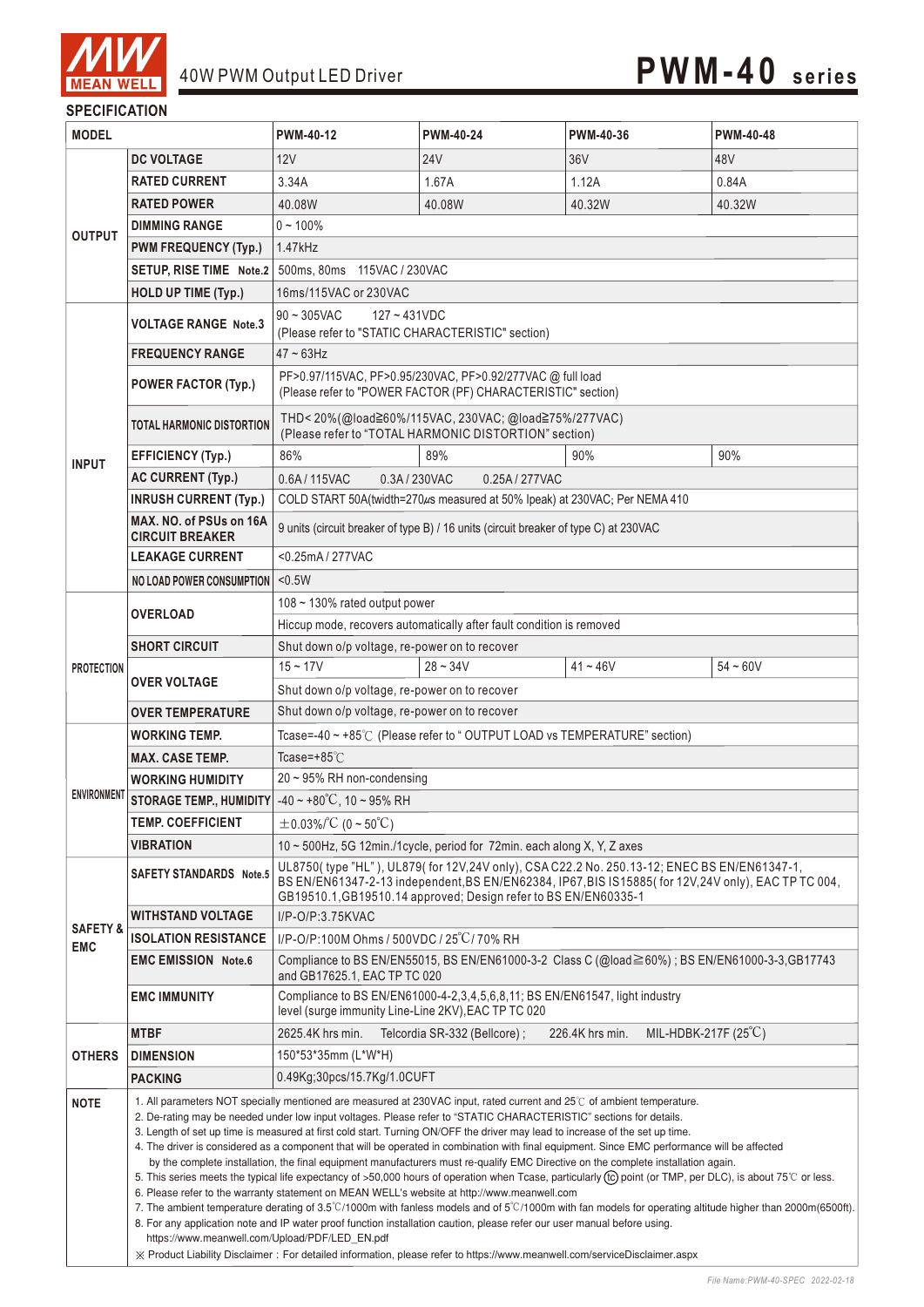

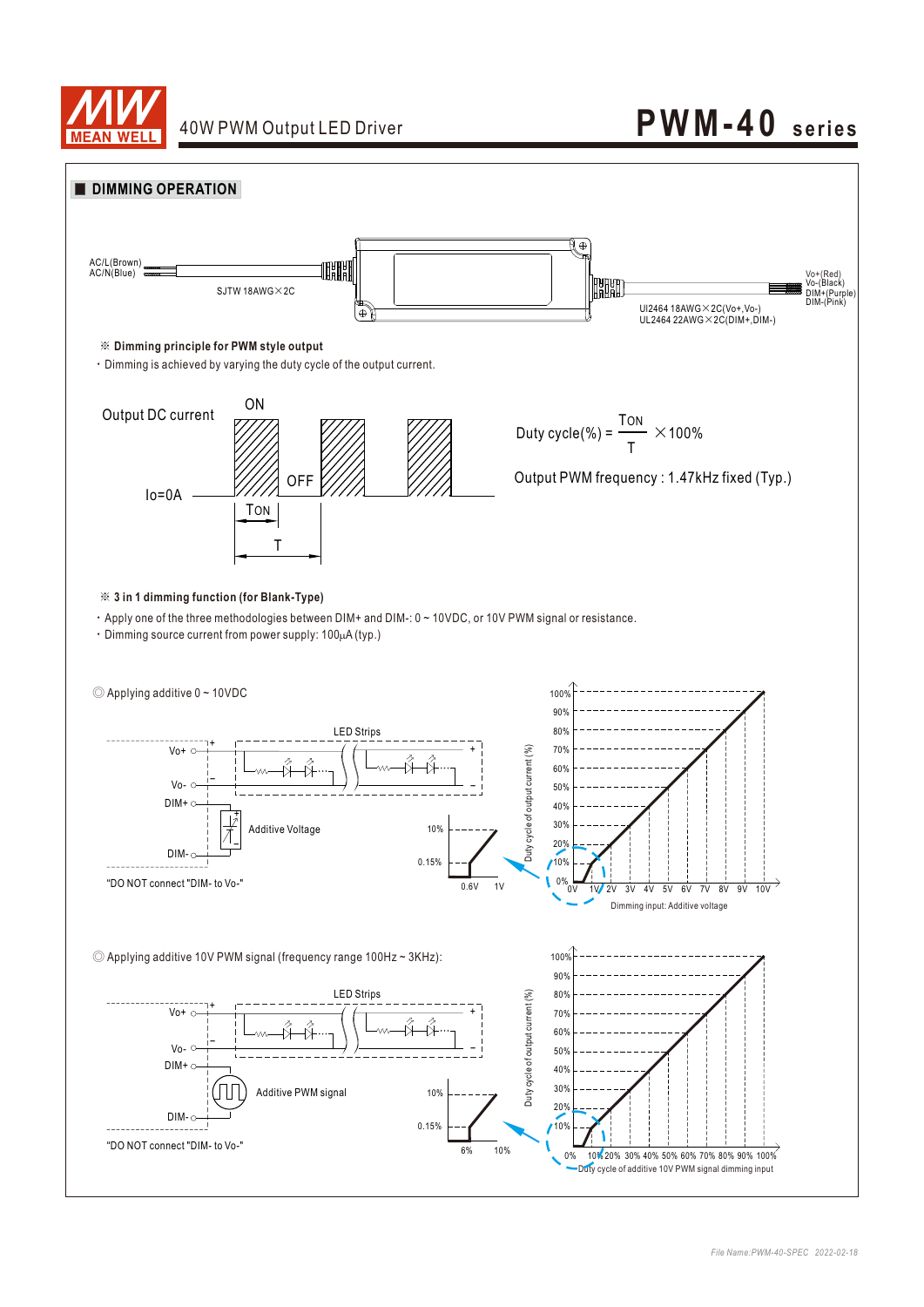

# 40W PWM Output LED Driver **PWM-40** series



- Note : 1. Min. duty cycle of output current is about 6% and the output current is not defined when 0%< Iout<6%.
- 2. The duty cycle of output current could drop down to 0% when dimming input is about 0kΩ or 0Vdc, or 10V PWM signal with 0% duty cycle.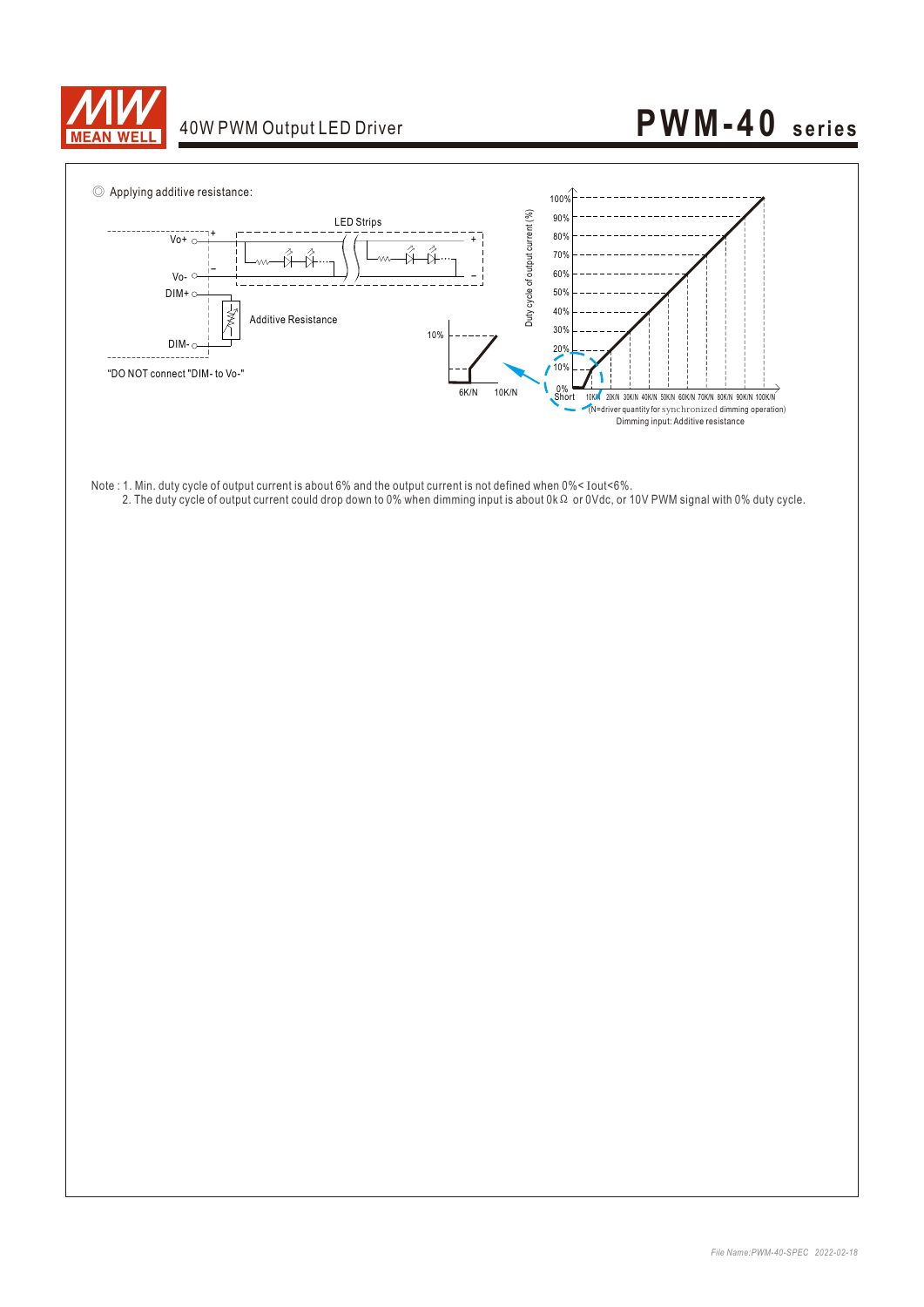

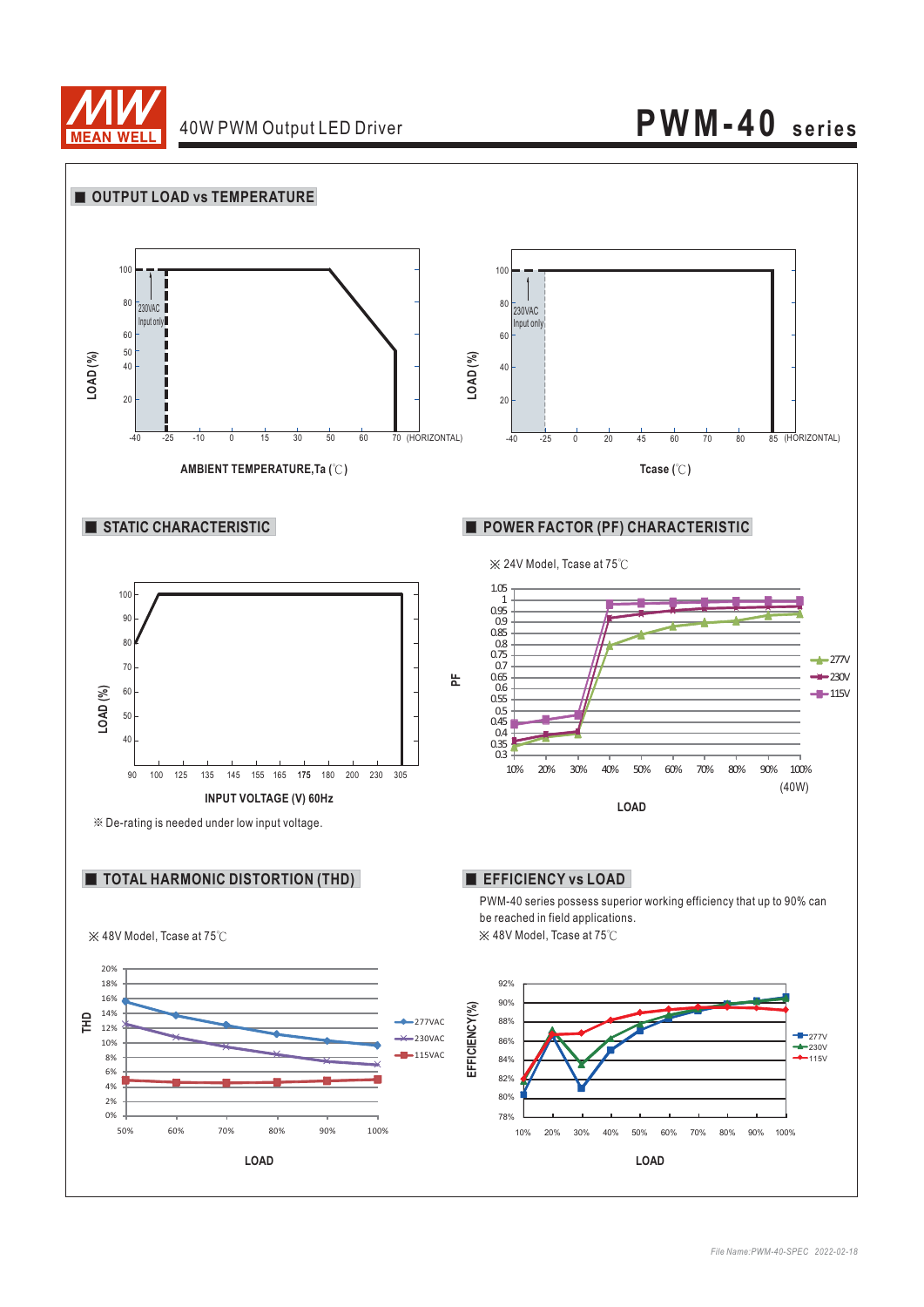

**LIFE TIME** 



Tcase  $(°C)$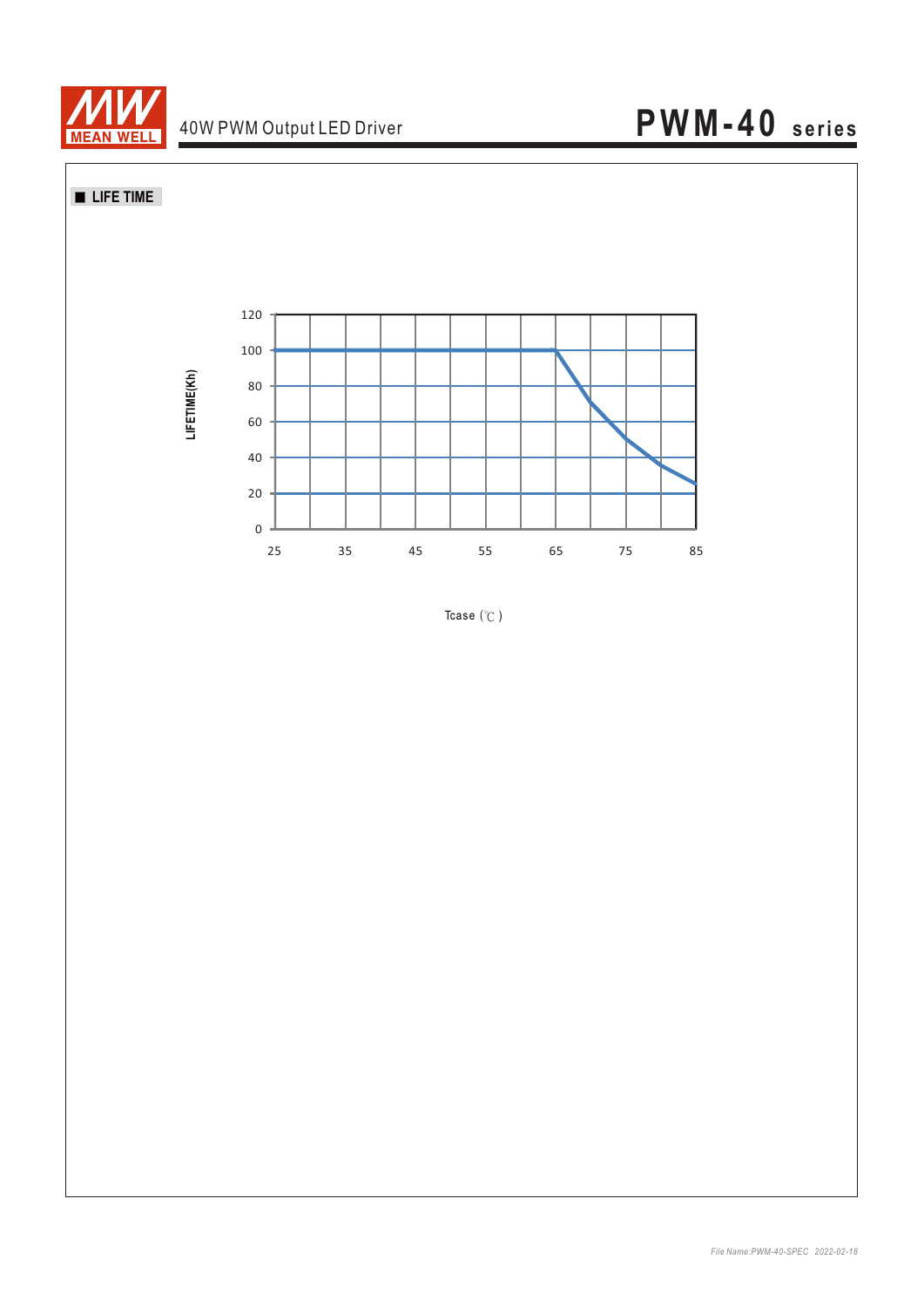

## 40W PWM Output LED Driver **PWM-40** series